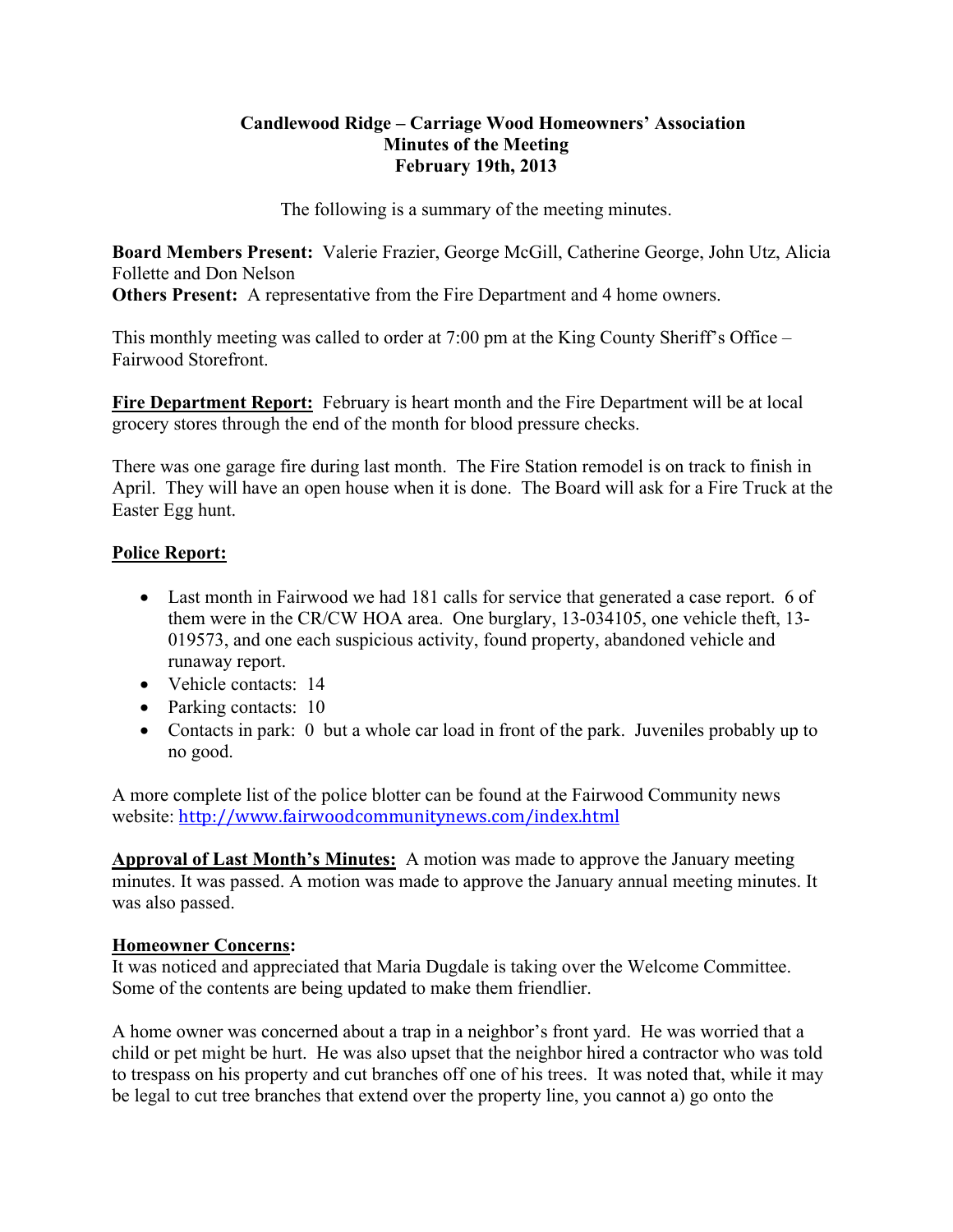neighbor's property without his permission to do the cutting, b) cut beyond the property line or c) damage the tree. It is much better to come to an agreement with the tree's owner before cutting, if that is possible.

Another home owner mentioned a problem with a neighbor's tree branches resting on her house's roof and damaging the roof. She was advised to try to talk to the neighbor or send or post a note.

#### **Committee Reports: Treasurer's Report:**

We discussed the current list of people authorized to sign checks and decided that Valerie should be added to the list while Curt should be removed as he is no longer on the Board.

# **ACC Report:**

ACC requests slowed down with: 1 garage door replacement 2 roof replacements 1 tree removal

# **Common Areas Maintenance Report:**

- Reminder to all Homeowners It is our responsibility (Not King County's) to keep the street drains clear. Please clear the debris and leaves from the drains by your house and at the ends of your street.
- We continue to have branches and trees fall onto the paths at CR Park. Please contact me at commonareas@crcwhoa.org or call 425-738-8611 #80 and leave a message if you notice any trees or branches at either park or any of the Common areas or entrances.
- Reminder all dogs must be on leash this is a King County Law as well as our policy in our HOA Parks.
- I intend on getting an estimate from Camber for installing bark on all entrances and common areas this year.
- There is a new cover on the meter at the CR entrance as the old one was broken.
- King County Sheriff Patrols and requests will now be coordinated by the CAM Chair and monthly reports will be submitted before each monthly meeting. Please contact the Board with any areas of concern and we will do our best to accommodate. We have decreased the number of hours of patrol for the winter, so we will be able to increase in the Spring and Summer.
- In regards to the cul de sac island maintenance committee please contact me if you would like to be on the committee or offer input.
- Please keep a watch for suspicious Activity and call 911 **Reminder:** Our parks are private parks which exist for the use and enjoyment of HOA residents, their families and guests. They are not public parks. Our park usage rules apply to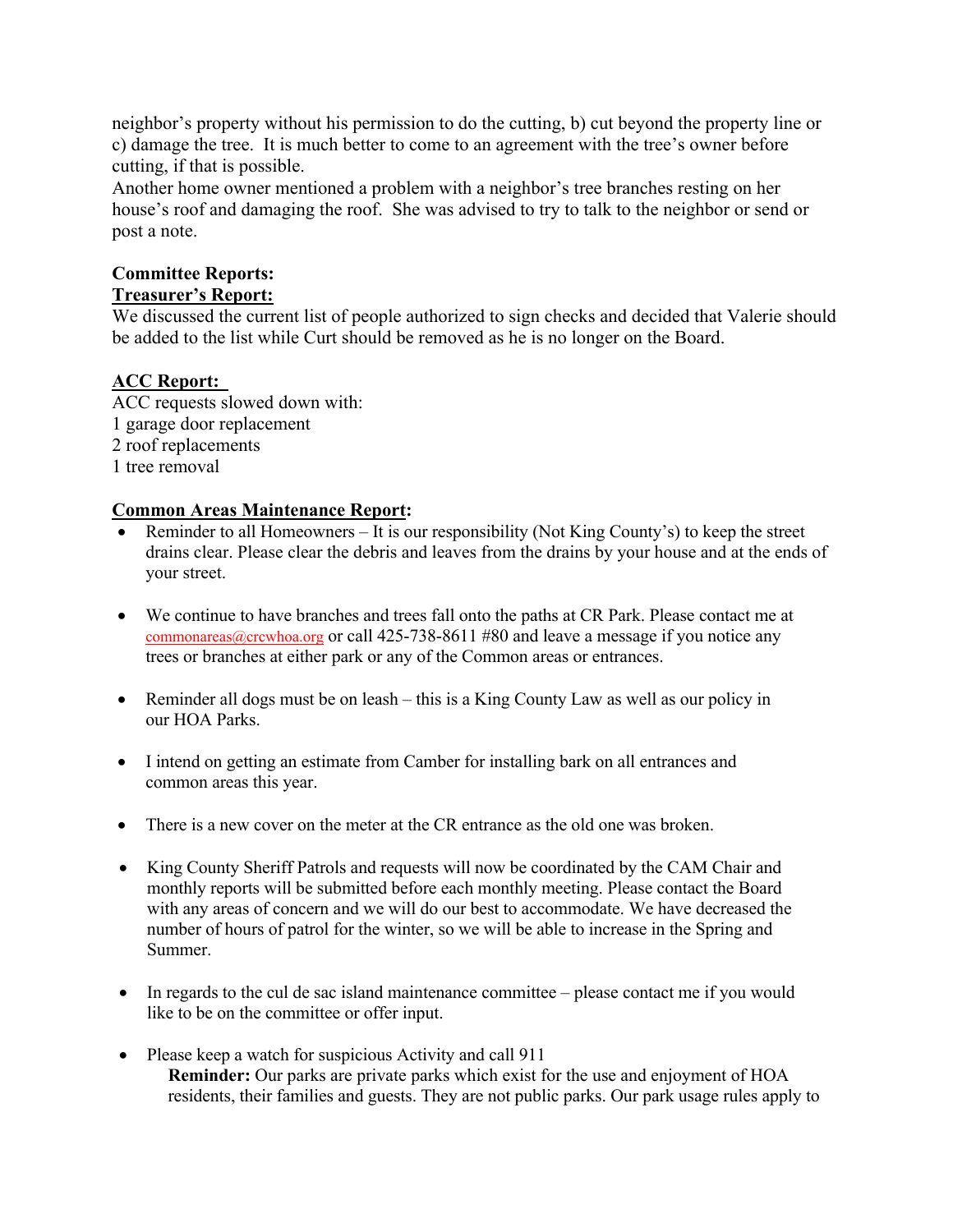everyone. Following are some of the rules that have been established to maximize safety, and minimize liability and maintenance cost:

A. Park Hours: 9:00 am to dusk.

B. No Smoking, alcohol, drugs, loud music, golfing, motorized vehicles or **Fireworks** are allowed.

C. Animals must be leashed and owners are responsible for cleaning up after their animals.

# **Complaints Negotiations Report:**

Reminder to all homeowners: All complaints must be signed and mailed in. They cannot be accepted via e-mail. If you get a letter, please contact the committee with your plans or issues. (For example, if you cannot do some work until an ACC form has been approved.) Alicia mentioned that she is having trouble getting into the Complaints e-mail box. She is working on the issue.

### **Capital Improvement Committee:**

Please contact the board if you have any ideas for Capital Improvements.

### **Legal and Insurance Report:**

Cromwell will be asked to attend the March 19<sup>th</sup> meeting (free of charge).

### **Nominating Committee**

John Utz is chair, Catherine George is a member. There is one open Board position after George McGill volunteered to serve another 3 year term. It was moved, seconded and passed to appoint George to one of the open positions left from the annual meeting. If you are interested in serving on the Board, please contact a Board member or attend a monthly meeting.

#### **Old Business:**

The cul-de-sac committee has met and looked at the 18 planters (AKA islands) in the CR area and has prioritized the work that needs to be done. George will ask Camber for bids on cleaning up the 3 worst ones and will get bids for repairing/replacing the curbs. Most of the 18 have sewer vaults and some have water and/or gas. One of the planters with gas may have a problem with the tree roots interfering with the gas line. It was noted that there should be no on street parking in the cul-de-sacs with planters as there is not enough room for cars to park and trucks (delivery and garbage for example) to maneuver around the parked cars so the trucks are damaging the planter curbs to avoid the cars. In addition, it was noted that some of the planters have mail boxes and some of those look terrible.

#### **New Business:**

The need for helpers for the Easter Egg Hunt was mentioned and two Board members volunteered to help Valerie stuff the eggs.

The need for two (or three) new sandwich boards was noted and a quote will be requested. Valerie will also make a few copies of the HOA maps for Board members who do not have one.

The Board members decided on what roles each will take in 2013: